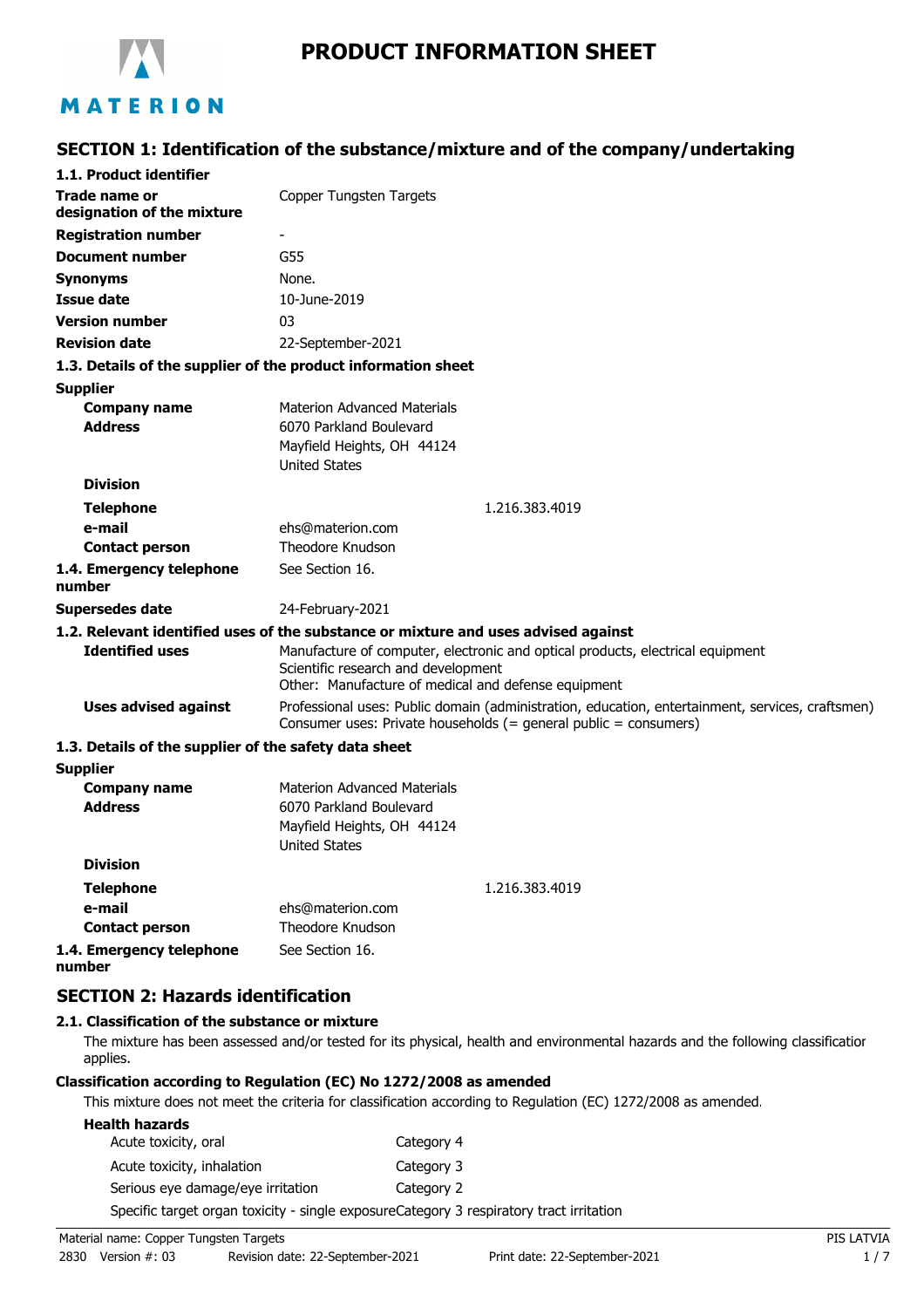| <b>Hazard summary</b>                    | The products are classified as articles and, as such, do not present a physical or health hazard ir<br>the present form. If the products are processed or handled in ways that generate particles (dust,<br>fume, particles or powder) and/or chemical compounds, a potential health hazard could exist and<br>risk management measures must be taken to minimize risk. |
|------------------------------------------|-------------------------------------------------------------------------------------------------------------------------------------------------------------------------------------------------------------------------------------------------------------------------------------------------------------------------------------------------------------------------|
| 2.2. Label elements                      |                                                                                                                                                                                                                                                                                                                                                                         |
|                                          | Label according to Regulation (EC) No. 1272/2008 as amended                                                                                                                                                                                                                                                                                                             |
| <b>Contains:</b>                         | COPPER FLAKES (COATED WITH ALIPHATIC ACID), Tungsten                                                                                                                                                                                                                                                                                                                    |
| <b>Hazard pictograms</b>                 | None.                                                                                                                                                                                                                                                                                                                                                                   |
| Signal word                              | None.                                                                                                                                                                                                                                                                                                                                                                   |
| <b>Hazard statements</b>                 | The material as sold in solid form is generally not considered hazardous. However, if the process<br>involves grinding, melting, cutting or any other process that causes a release of dust or fumes,<br>hazardous levels of airborne particulate could be generated.                                                                                                   |
| <b>Precautionary statements</b>          |                                                                                                                                                                                                                                                                                                                                                                         |
| <b>Prevention</b>                        | Observe good industrial hygiene practices.                                                                                                                                                                                                                                                                                                                              |
| <b>Response</b>                          | Wash hands after handling.                                                                                                                                                                                                                                                                                                                                              |
| <b>Storage</b>                           | Store away from incompatible materials.                                                                                                                                                                                                                                                                                                                                 |
| <b>Disposal</b>                          | Dispose of waste and residues in accordance with local authority requirements.                                                                                                                                                                                                                                                                                          |
| <b>Supplemental label</b><br>information | For further information, please contact the Product Stewardship Department at $+1.216.383.4019$ .                                                                                                                                                                                                                                                                       |
| 2.3. Other hazards                       | Not a PBT or vPvB substance or mixture.                                                                                                                                                                                                                                                                                                                                 |

### **SECTION 3: Composition/information on ingredients**

### **3.2. Mixtures**

**mixture**

# **General information**

| <b>Chemical name</b>                          | $\frac{0}{0}$            | No.                    | CAS-No. / EC REACH Registration No. Index No. | <b>Notes</b> |
|-----------------------------------------------|--------------------------|------------------------|-----------------------------------------------|--------------|
| COPPER FLAKES (COATED WITH<br>ALIPHATIC ACID) | $95 - 99$                | 7440-50-8<br>231-159-6 | 01-2119480154-42-0080                         |              |
|                                               | <b>Classification: -</b> |                        |                                               |              |
| Tungsten                                      | $1 - 5$                  | 7440-33-7<br>231-143-9 | -                                             |              |
|                                               | <b>Classification: -</b> |                        |                                               |              |

# **SECTION 4: First aid measures**

Ensure that medical personnel are aware of the material(s) involved, and take precautions to protect themselves. **General information**

### **4.1. Description of first aid measures**

| <b>Inhalation</b>                                                                        | Move to fresh air. Call a physician if symptoms develop or persist.                                            |  |
|------------------------------------------------------------------------------------------|----------------------------------------------------------------------------------------------------------------|--|
| <b>Skin contact</b>                                                                      | Wash off with soap and water. Get medical attention if irritation develops and persists.                       |  |
| Eye contact                                                                              | Remove contact lenses, if present and easy to do. If eye irritation persists: Get medical<br>advice/attention. |  |
| <b>Ingestion</b>                                                                         | Rinse mouth. Get medical attention if symptoms occur.                                                          |  |
| 4.2. Most important<br>symptoms and effects, both<br>acute and delayed                   | Irritation of eyes.                                                                                            |  |
| 4.3. Indication of any<br>immediate medical attention<br>and special treatment<br>needed | Treat symptomatically.                                                                                         |  |
| <b>SECTION 5: Firefighting measures</b>                                                  |                                                                                                                |  |
| <b>General fire hazards</b>                                                              | No unusual fire or explosion hazards noted.                                                                    |  |
| 5.1. Extinguishing media<br>Suitable extinguishing<br>media                              | DRY sand, sodium chloride powder, graphite powder or Met-L-X powder.                                           |  |
| Unsuitable extinguishing                                                                 | Water. Carbon dioxide (CO2).                                                                                   |  |

**media 5.2. Special hazards arising** This product is not flammable. **from the substance or**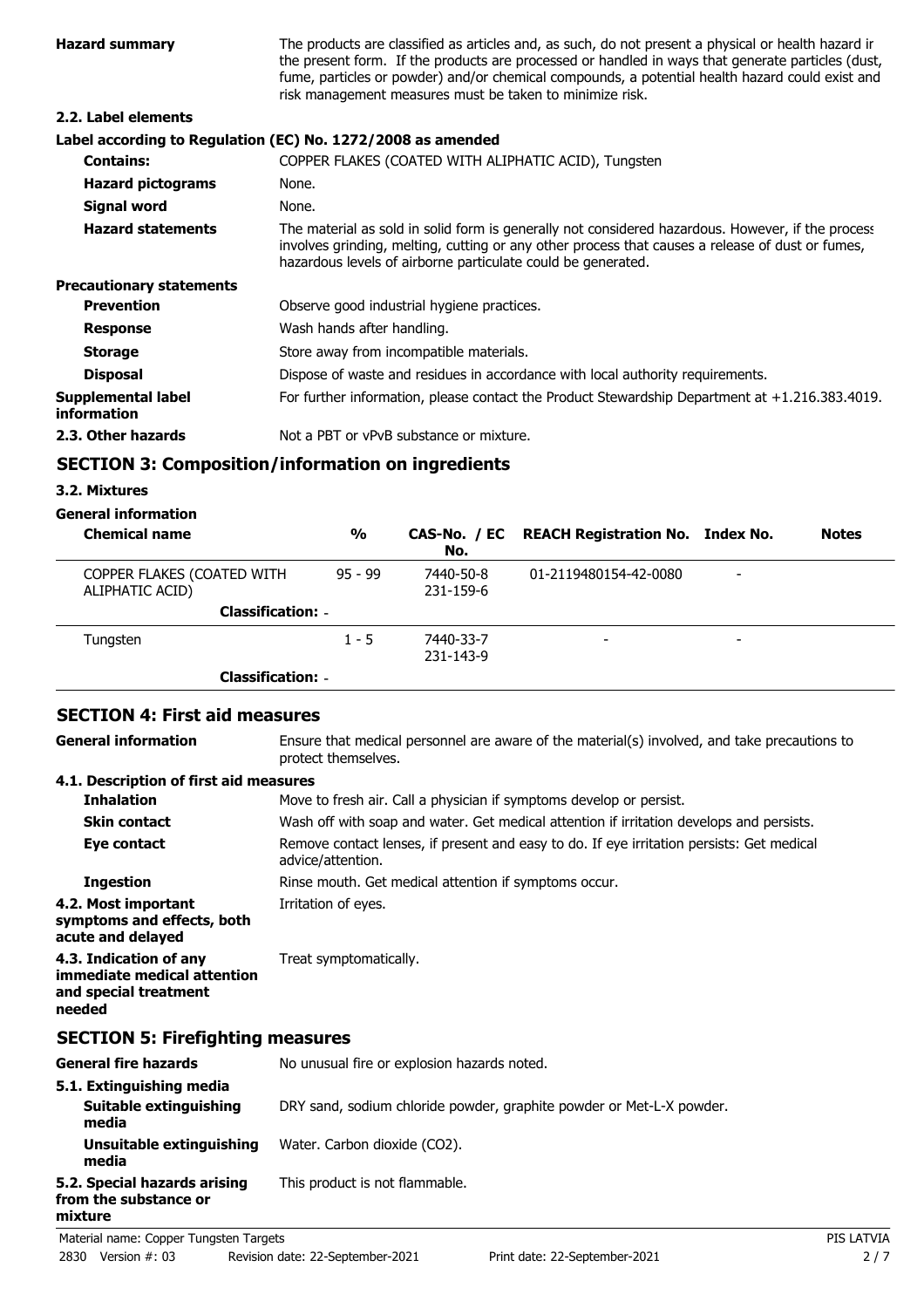| 5.3. Advice for firefighters<br><b>Special protective</b><br>equipment for<br>firefighters | Use protective equipment appropriate for surrounding materials.                            |
|--------------------------------------------------------------------------------------------|--------------------------------------------------------------------------------------------|
| <b>Special firefighting</b><br>procedures                                                  | Move containers from fire area if you can do so without risk.                              |
| <b>Specific methods</b>                                                                    | Use standard firefighting procedures and consider the hazards of other involved materials. |

## **SECTION 6: Accidental release measures**

|                                                              | 6.1. Personal precautions, protective equipment and emergency procedures                      |
|--------------------------------------------------------------|-----------------------------------------------------------------------------------------------|
| For non-emergency<br>personnel                               | For personal protection, see section 8 of the PIS.                                            |
| For emergency<br>responders                                  | Keep unnecessary personnel away. Use personal protection recommended in Section 8 of the PIS. |
| 6.2. Environmental<br>precautions                            | Avoid discharge into drains, water courses or onto the ground.                                |
| 6.3. Methods and material for<br>containment and cleaning up | Clean up in accordance with all applicable regulations.                                       |
| 6.4. Reference to other<br>sections                          | Not available.                                                                                |

# **SECTION 7: Handling and storage**

| 7.1. Precautions for safe<br>handling                                   | Observe good industrial hygiene practices.  |
|-------------------------------------------------------------------------|---------------------------------------------|
| 7.2. Conditions for safe<br>storage, including any<br>incompatibilities | Store in original tightly closed container. |
| 7.3. Specific end use(s)                                                | Not applicable.                             |

# **SECTION 8: Exposure controls/personal protection**

### **8.1. Control parameters**

#### **Occupational exposure limits**

### **Latvia. OELs. Occupational exposure limit values of chemical substances in work environment**

| <b>Components</b>                                                | <b>Type</b>                                                                                                                                                                                                                                                                                                                                                                                            | <b>Value</b> |  |
|------------------------------------------------------------------|--------------------------------------------------------------------------------------------------------------------------------------------------------------------------------------------------------------------------------------------------------------------------------------------------------------------------------------------------------------------------------------------------------|--------------|--|
| COPPER FLAKES (COATED<br>WITH ALIPHATIC ACID)<br>(CAS 7440-50-8) | <b>STEL</b>                                                                                                                                                                                                                                                                                                                                                                                            | 1 mg/m3      |  |
|                                                                  | <b>TWA</b>                                                                                                                                                                                                                                                                                                                                                                                             | $0,5$ mg/m3  |  |
| <b>Biological limit values</b>                                   | No biological exposure limits noted for the ingredient(s).                                                                                                                                                                                                                                                                                                                                             |              |  |
| <b>Recommended monitoring</b><br>procedures                      | Follow standard monitoring procedures.                                                                                                                                                                                                                                                                                                                                                                 |              |  |
| Derived no effect levels<br>(DNELs)                              | Not available.                                                                                                                                                                                                                                                                                                                                                                                         |              |  |
| <b>Predicted no effect</b><br>concentrations (PNECs)             | Not available.                                                                                                                                                                                                                                                                                                                                                                                         |              |  |
| 8.2. Exposure controls                                           |                                                                                                                                                                                                                                                                                                                                                                                                        |              |  |
| Appropriate engineering<br>controls                              | Good general ventilation (typically 10 air changes per hour) should be used. Ventilation rates should<br>be matched to conditions. If applicable, use process enclosures, local exhaust ventilation, or other<br>engineering controls to maintain airborne levels below recommended exposure limits. If exposure<br>limits have not been established, maintain airborne levels to an acceptable level. |              |  |
|                                                                  | Individual protection measures, such as personal protective equipment                                                                                                                                                                                                                                                                                                                                  |              |  |
| <b>General information</b>                                       | Wear suitable protective clothing.                                                                                                                                                                                                                                                                                                                                                                     |              |  |
| Eye/face protection                                              | Wear safety glasses with side shields (or goggles).                                                                                                                                                                                                                                                                                                                                                    |              |  |
| <b>Skin protection</b>                                           |                                                                                                                                                                                                                                                                                                                                                                                                        |              |  |
| - Hand protection                                                | Wear appropriate chemical resistant gloves.                                                                                                                                                                                                                                                                                                                                                            |              |  |
| - Other                                                          | Wear suitable protective clothing.                                                                                                                                                                                                                                                                                                                                                                     |              |  |
| <b>Respiratory protection</b>                                    | In case of insufficient ventilation, wear suitable respiratory equipment.                                                                                                                                                                                                                                                                                                                              |              |  |
| <b>Thermal hazards</b>                                           | Wear appropriate thermal protective clothing, when necessary.                                                                                                                                                                                                                                                                                                                                          |              |  |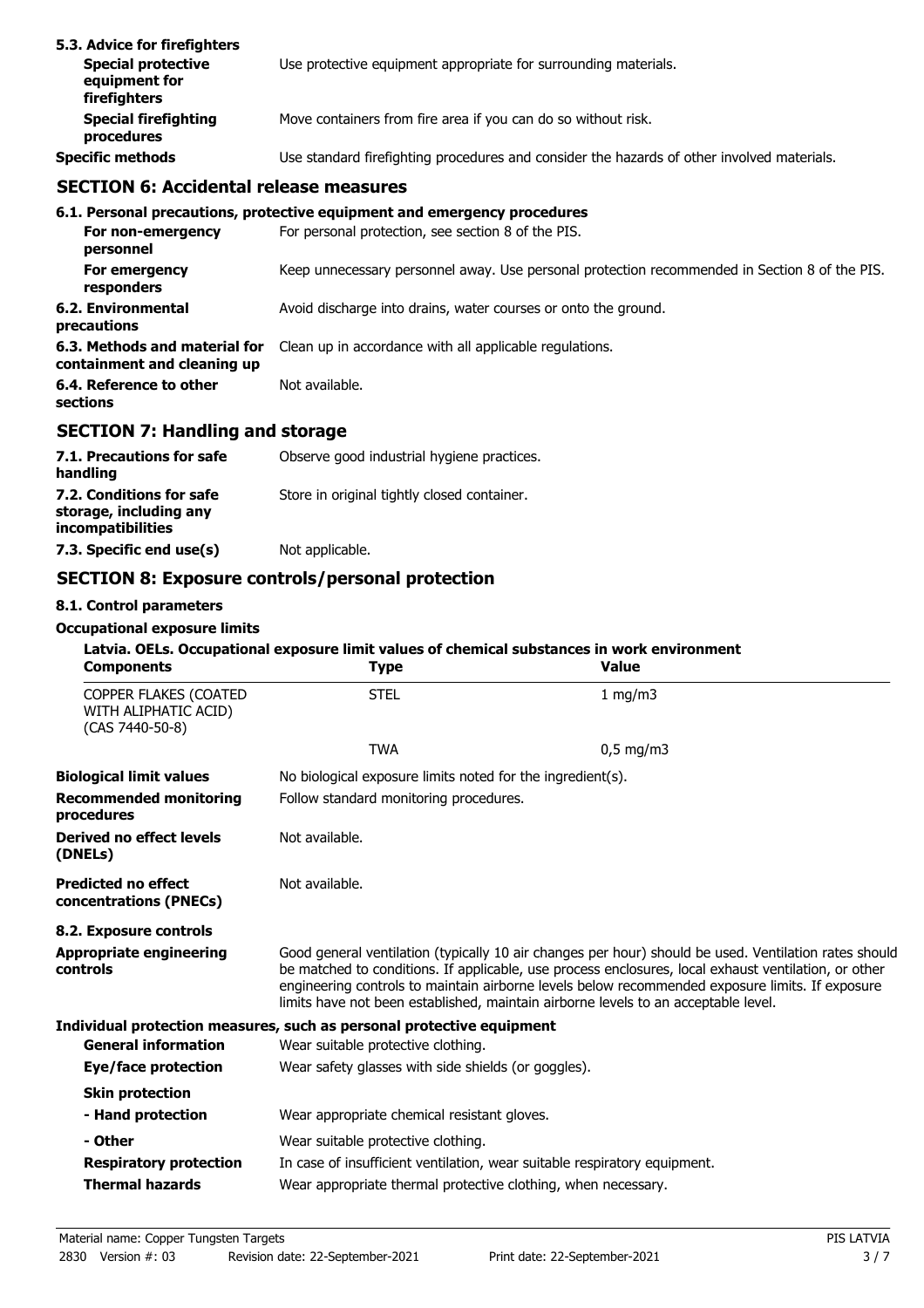| <b>Hygiene measures</b>                   | Always observe good personal hygiene measures, such as washing after handling the material and<br>before eating, drinking, and/or smoking. Routinely wash work clothing and protective equipment to<br>remove contaminants. |
|-------------------------------------------|-----------------------------------------------------------------------------------------------------------------------------------------------------------------------------------------------------------------------------|
| <b>Environmental exposure</b><br>controls | Environmental manager must be informed of all major releases.                                                                                                                                                               |

# **SECTION 9: Physical and chemical properties**

### **9.1. Information on basic physical and chemical properties**

| Appearance                                          |                                                 |
|-----------------------------------------------------|-------------------------------------------------|
| <b>Physical state</b>                               | Solid.                                          |
| Form                                                | Not available.                                  |
| Colour                                              | Copper.                                         |
| Odour                                               | None.                                           |
| <b>Odour threshold</b>                              | Not available.                                  |
| рH                                                  | Not applicable.                                 |
| Melting point/freezing point                        | 1083 °C (1981,4 °F) estimated / Not applicable. |
| Initial boiling point and<br>boiling range          | Not applicable.                                 |
| <b>Flash point</b>                                  | Not applicable.                                 |
| <b>Evaporation rate</b>                             | Not applicable.                                 |
| <b>Flammability (solid, gas)</b>                    | None known.                                     |
| <b>Upper/lower flammability or explosive limits</b> |                                                 |
| <b>Explosive limit - lower (</b><br>%)              | Not applicable.                                 |
| <b>Explosive limit - lower (</b><br>%) temperature  | Not applicable.                                 |
| <b>Explosive limit - upper</b><br>(%)               | Not applicable.                                 |
| <b>Explosive limit - upper (</b><br>%) temperature  | Not applicable.                                 |
| <b>Vapour pressure</b>                              | Not applicable.                                 |
| <b>Vapour density</b>                               | Not applicable.                                 |
| <b>Relative density</b>                             | Not applicable.                                 |
| Solubility(ies)                                     |                                                 |
| Solubility (water)                                  | Insoluble.                                      |
| <b>Partition coefficient</b><br>(n-octanol/water)   | Not applicable.                                 |
| <b>Auto-ignition temperature</b>                    | Not applicable.                                 |
| <b>Decomposition temperature</b>                    | Not applicable.                                 |
| <b>Viscosity</b>                                    | Not applicable.                                 |
| <b>Explosive properties</b>                         | Not explosive.                                  |
| <b>Oxidising properties</b>                         | Not oxidising.                                  |
| 9.2. Other information                              |                                                 |
| <b>Density</b>                                      | 9,41 g/cm3 estimated                            |
| <b>Flammability</b>                                 | Not applicable.                                 |

## **SECTION 10: Stability and reactivity**

| 10.1. Reactivity                            | The product is stable and non-reactive under normal conditions of use, storage and transport. |
|---------------------------------------------|-----------------------------------------------------------------------------------------------|
| 10.2. Chemical stability                    | Material is stable under normal conditions.                                                   |
| 10.3. Possibility of hazardous<br>reactions | No dangerous reaction known under conditions of normal use.                                   |
| 10.4. Conditions to avoid                   | Contact with incompatible materials.                                                          |
| 10.5. Incompatible materials                | Acids, Caustics,                                                                              |
| 10.6. Hazardous<br>decomposition products   | Not applicable.                                                                               |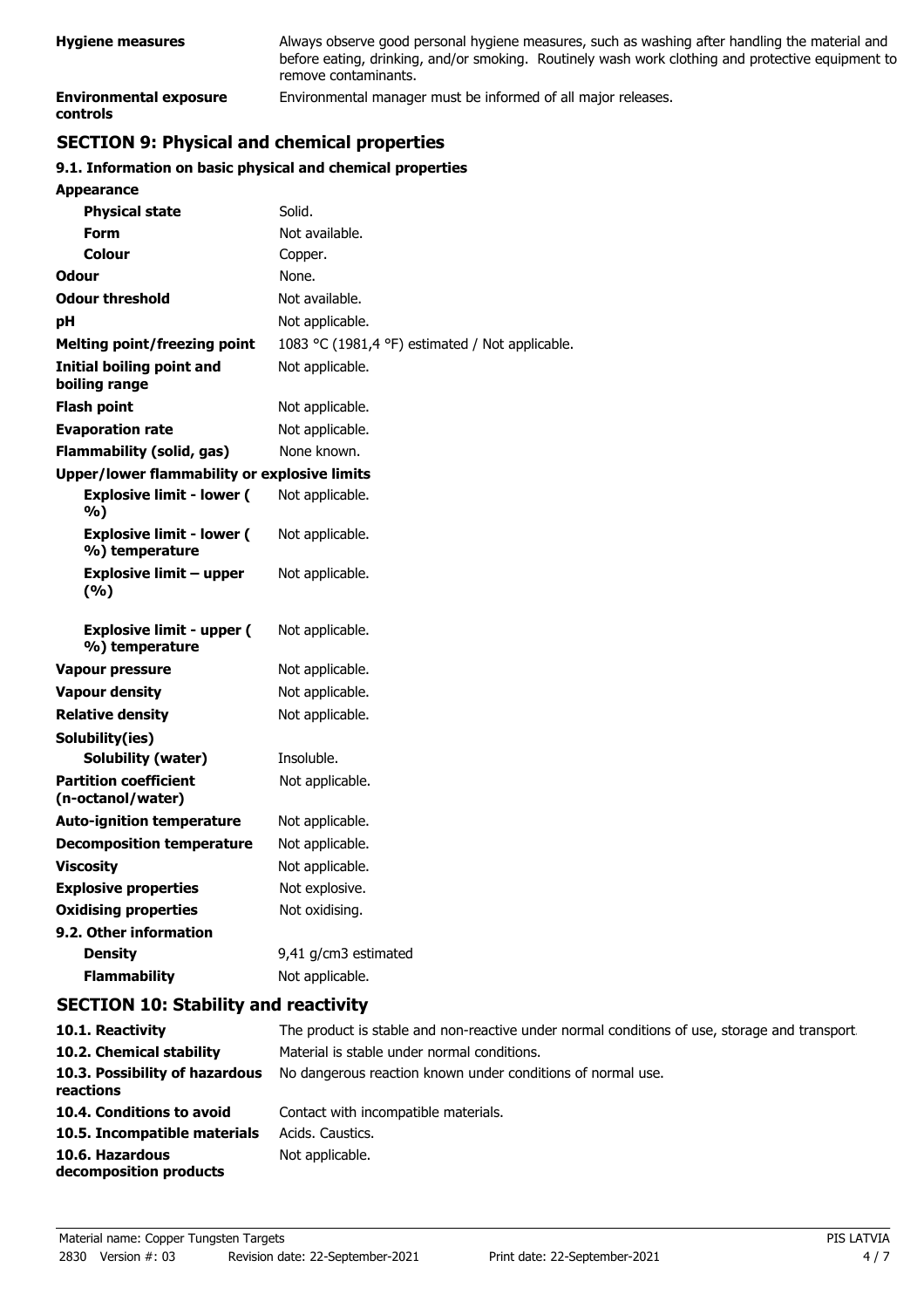# **SECTION 11: Toxicological information**

**General information CCCUPATION** Occupational exposure to the substance or mixture may cause adverse effects.

| <b>Information on likely routes of exposure</b> |  |  |  |  |
|-------------------------------------------------|--|--|--|--|
|-------------------------------------------------|--|--|--|--|

| <b>Inhalation</b>                          | Prolonged inhalation may be harmful.          |
|--------------------------------------------|-----------------------------------------------|
| <b>Skin contact</b>                        | Not relevant, due to the form of the product. |
| Eye contact                                | Not relevant, due to the form of the product. |
| <b>Ingestion</b>                           | Not relevant, due to the form of the product. |
| <b>Symptoms</b>                            | None known.                                   |
| 11.1. Information on toxicological effects |                                               |
| <b>Acute toxicity</b>                      | None known.                                   |
| <b>Skin corrosion/irritation</b>           | Not relevant, due to the form of the product. |
|                                            |                                               |

| Serious eye damage/eye<br>irritation                  | Not likely, due to the form of the product.                                  |
|-------------------------------------------------------|------------------------------------------------------------------------------|
| <b>Respiratory sensitisation</b>                      | Not a respiratory sensitizer.                                                |
| <b>Skin sensitisation</b>                             | Not a skin sensitiser.                                                       |
| <b>Germ cell mutagenicity</b>                         | Due to partial or complete lack of data the classification is not possible.  |
| Carcinogenicity                                       | Not classifiable as to carcinogenicity to humans.                            |
| <b>Reproductive toxicity</b>                          | This product is not expected to cause reproductive or developmental effects. |
| Specific target organ toxicity<br>- single exposure   | Not classified.                                                              |
| Specific target organ toxicity<br>- repeated exposure | Not classified.                                                              |
| <b>Aspiration hazard</b>                              | Not an aspiration hazard.                                                    |
| Mixture versus substance<br>information               | No information available.                                                    |
| <b>Other information</b>                              | Not available.                                                               |

# **SECTION 12: Ecological information**

| 12.1. Toxicity                                             | The product is not classified as environmentally hazardous.                                                                                                                                |                                                                              |                                 |  |
|------------------------------------------------------------|--------------------------------------------------------------------------------------------------------------------------------------------------------------------------------------------|------------------------------------------------------------------------------|---------------------------------|--|
| <b>Product</b>                                             |                                                                                                                                                                                            | <b>Species</b>                                                               | <b>Test Results</b>             |  |
| Copper Tungsten Targets                                    |                                                                                                                                                                                            |                                                                              |                                 |  |
| <b>Aquatic</b>                                             |                                                                                                                                                                                            |                                                                              |                                 |  |
| Acute                                                      |                                                                                                                                                                                            |                                                                              |                                 |  |
| Fish                                                       | <b>LC50</b>                                                                                                                                                                                | Fish                                                                         | 0,0328 mg/l, 96 hours estimated |  |
| <b>Components</b>                                          |                                                                                                                                                                                            | <b>Species</b>                                                               | <b>Test Results</b>             |  |
| COPPER FLAKES (COATED WITH ALIPHATIC ACID) (CAS 7440-50-8) |                                                                                                                                                                                            |                                                                              |                                 |  |
| <b>Aquatic</b>                                             |                                                                                                                                                                                            |                                                                              |                                 |  |
| Acute                                                      |                                                                                                                                                                                            |                                                                              |                                 |  |
| Crustacea                                                  | EC50                                                                                                                                                                                       | Blue crab (Callinectes sapidus)                                              | $0,0031$ mg/l                   |  |
| Fish                                                       | <b>LC50</b>                                                                                                                                                                                | Fathead minnow (Pimephales promelas)                                         | 0,0219 - 0,0446 mg/l, 96 hours  |  |
|                                                            |                                                                                                                                                                                            | * Estimates for product may be based on additional component data not shown. |                                 |  |
| 12.2. Persistence and<br>degradability                     |                                                                                                                                                                                            |                                                                              |                                 |  |
| 12.3. Bioaccumulative<br>potential                         | No data available.                                                                                                                                                                         |                                                                              |                                 |  |
| <b>Partition coefficient</b><br>n-octanol/water (log Kow)  | Not available.                                                                                                                                                                             |                                                                              |                                 |  |
| <b>Bioconcentration factor (BCF)</b>                       | Not available.                                                                                                                                                                             |                                                                              |                                 |  |
| 12.4. Mobility in soil                                     |                                                                                                                                                                                            | No data available.                                                           |                                 |  |
| 12.5. Results of PBT and<br><b>vPvB</b> assessment         |                                                                                                                                                                                            | Not a PBT or vPvB substance or mixture.                                      |                                 |  |
| 12.6. Other adverse effects                                | No other adverse environmental effects (e.g. ozone depletion, photochemical ozone creation<br>potential, endocrine disruption, global warming potential) are expected from this component. |                                                                              |                                 |  |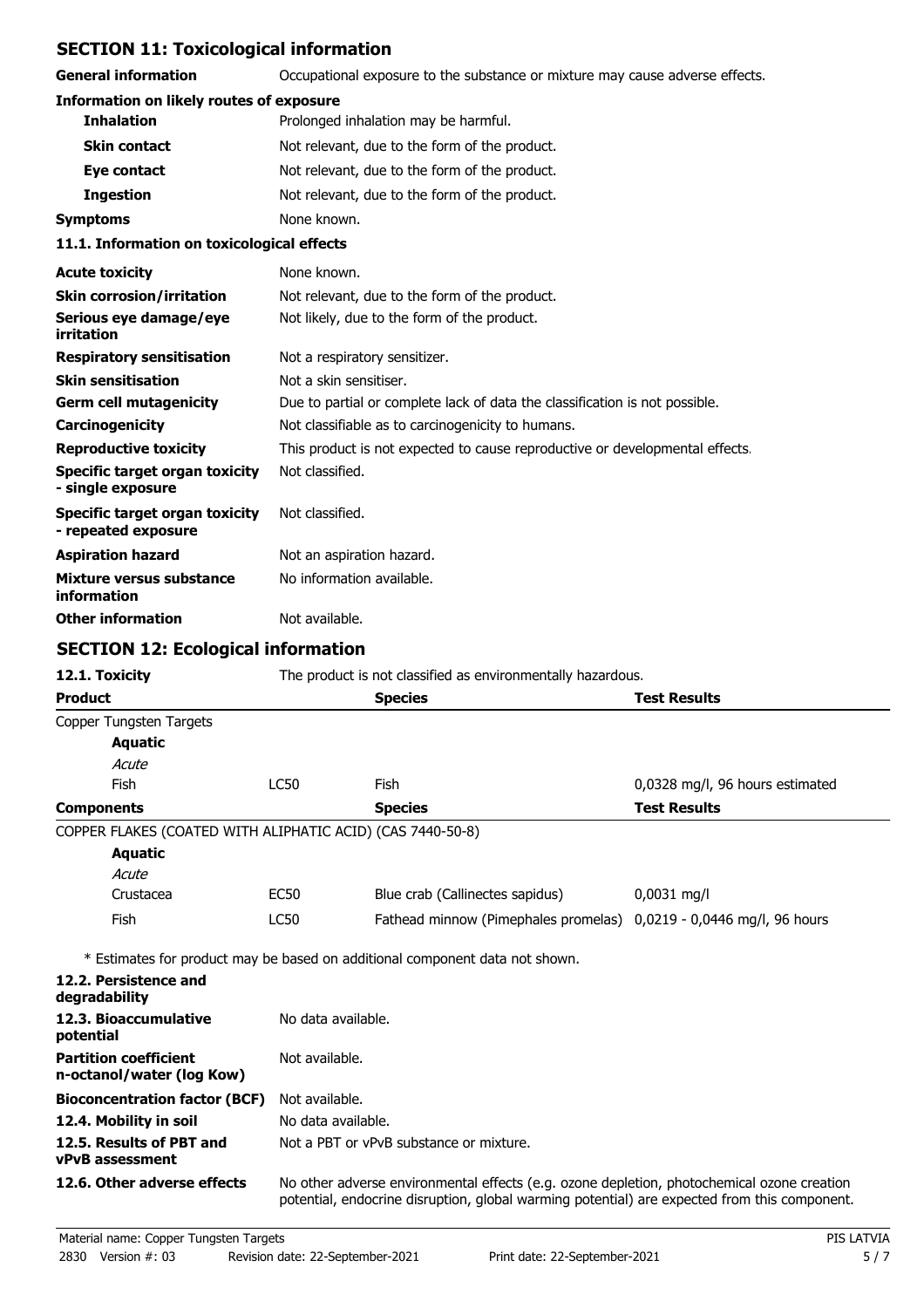## **SECTION 13: Disposal considerations**

### **13.1. Waste treatment methods**

| <b>Residual waste</b>                  | Whatever cannot be saved for recovery or recycling should be managed in an appropriate and<br>approved waste facility. Processing, use or contamination of this product may change the waste<br>management options. |
|----------------------------------------|---------------------------------------------------------------------------------------------------------------------------------------------------------------------------------------------------------------------|
| <b>Contaminated packaging</b>          | Since emptied containers may retain product residue, follow label warnings even after container is<br>emptied. Empty containers should be taken to an approved waste handling site for recycling or<br>disposal.    |
| EU waste code                          | The Waste code should be assigned in discussion between the user, the producer and the waste<br>disposal company.                                                                                                   |
| <b>Disposal</b><br>methods/information | Collect and reclaim or dispose in sealed containers at licensed waste disposal site.                                                                                                                                |
| <b>Special precautions</b>             | Dispose in accordance with all applicable regulations.                                                                                                                                                              |

### **SECTION 14: Transport information**

### **ADR**

14.1. - 14.6.: Not regulated as dangerous goods.

### **RID**

14.1. - 14.6.: Not regulated as dangerous goods.

#### **ADN**

14.1. - 14.6.: Not regulated as dangerous goods.

### **IATA**

14.1. - 14.6.: Not regulated as dangerous goods.

### **IMDG**

14.1. - 14.6.: Not regulated as dangerous goods.

### **SECTION 15: Regulatory information**

#### **15.1. Safety, health and environmental regulations/legislation specific for the substance or mixture**

### **EU regulations**

**Regulation (EC) No. 1005/2009 on substances that deplete the ozone layer, Annex I and II, as amended** Not listed.

# **Regulation (EU) 2019/1021 On persistent organic pollutants (recast), as amended**

Not listed.

**Regulation (EU) No. 649/2012 concerning the export and import of dangerous chemicals, Annex I, Part 1 as amended**

Not listed.

**Regulation (EU) No. 649/2012 concerning the export and import of dangerous chemicals, Annex I, Part 2 as amended**

Not listed.

**Regulation (EU) No. 649/2012 concerning the export and import of dangerous chemicals, Annex I, Part 3 as amended**

Not listed.

**Regulation (EU) No. 649/2012 concerning the export and import of dangerous chemicals, Annex V as amended** Not listed.

**Regulation (EC) No. 166/2006 Annex II Pollutant Release and Transfer Registry, as amended** COPPER FLAKES (COATED WITH ALIPHATIC ACID) (CAS 7440-50-8)

### **Regulation (EC) No. 1907/2006, REACH Article 59(10) Candidate List as currently published by ECHA** Not listed.

#### **Authorisations**

**Regulation (EC) No. 1907/2006, REACH Annex XIV Substances subject to authorization, as amended** Not listed.

#### **Restrictions on use**

**Regulation (EC) No. 1907/2006, REACH Annex XVII Substances subject to restriction on marketing and use as amended**

Not listed.

**Directive 2004/37/EC: on the protection of workers from the risks related to exposure to carcinogens and mutagens at work, as amended.**

Not listed.